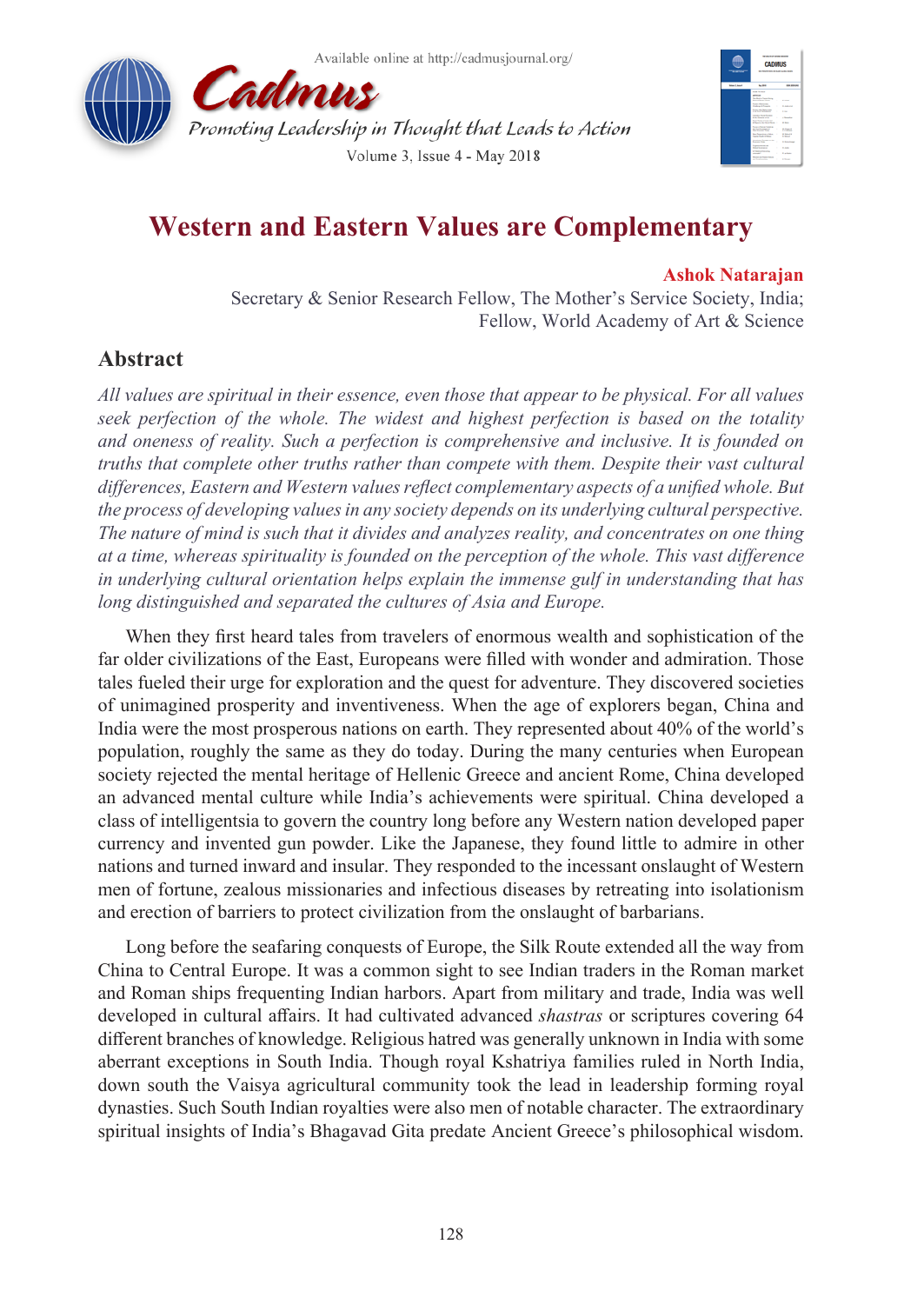The great Mahabharatha war was fought for the ideal of ridding the world of evil. At one point in the epic, the Gita says that the war was won not so much on the battlefield as in the subtle plane. More than 2000 years ago, King Ashoka renounced the principle of war after conquering all opponents on the battlefield.

Gradually the balance between East and West changed, as it always does when more advanced and less advanced civilizations meet. The younger, more aggressive with less to offer and more to gain gradually acquires advantage over the older, more stable and sedentary civilization that seeks to preserve the order and stability of what it already possesses. Thus over the past five centuries, the West developed quickly, thriving on its trade with the East and stimulated by its obvious inferiority to explore, invent, innovate and seize that which it lacked. The triumphant rise of the West through commerce, military conquest, science, industry, the spread of education and democracy shifted the balance. The newly rich and powerful acquired a sense of their own value and developed a world view based on the relative superiority of Western culture. This view came to dominate the perspective of Western scholars to the point that they mistook their temporary ascendency for a sign of ultimate preeminence.

Indeed, the same viewpoint colored their understanding of everything outside Europe. America too was disparaged as a nascent unformed society. The noted historian Paul Johnson observed that while he was at Oxford he never heard America taken seriously by any scholar. Even Encyclopedia Britannica devoted most of its space to Europe, its accomplishments and its personalities, while great Asian achievements and personalities were given far less attention. This prejudice reflected Europe's deep preoccupation with itself. It is only in the past three decades that the European historians have awakened to the realization that the entire history of the world during the past five centuries was skewed and colored by their own limited perspective and cultural values. Given its very rapid advances and remarkable achievements in recent centuries, Europe's self-preoccupation during this period is understandable.

But the difficulties the East and the West encountered in understanding, appreciating and respecting one another have still deeper roots. We should focus not merely on differences in their periods of ascendancy and relative speed of advancement at different times. Indeed, the recent speed of change in Asia far exceeds the most rapid progress ever witnessed in the Western world in the past. The lack of comprehension arises from more fundamental differences in the cultures of the East and the West.

We can now see more clearly the highest achievements of both sides of the world. They reveal distinct but complementary approaches to reality—one mental, the other vital-social; one emphasizing the ultimate value of the individual, the other the sacred value of the social collective; one founded on individual uniqueness, the other on social unity. In the Western World, mind was liberated from the dominance of social culture and the past and came to place increasing emphasis on fullest freedom for the maximum development of the individual. In the Eastern World, mind was subordinated to the wider social goal of collective harmony, integration and continuity with the past. The West made freedom the ultimate value and perceived the society as the context and field for individual development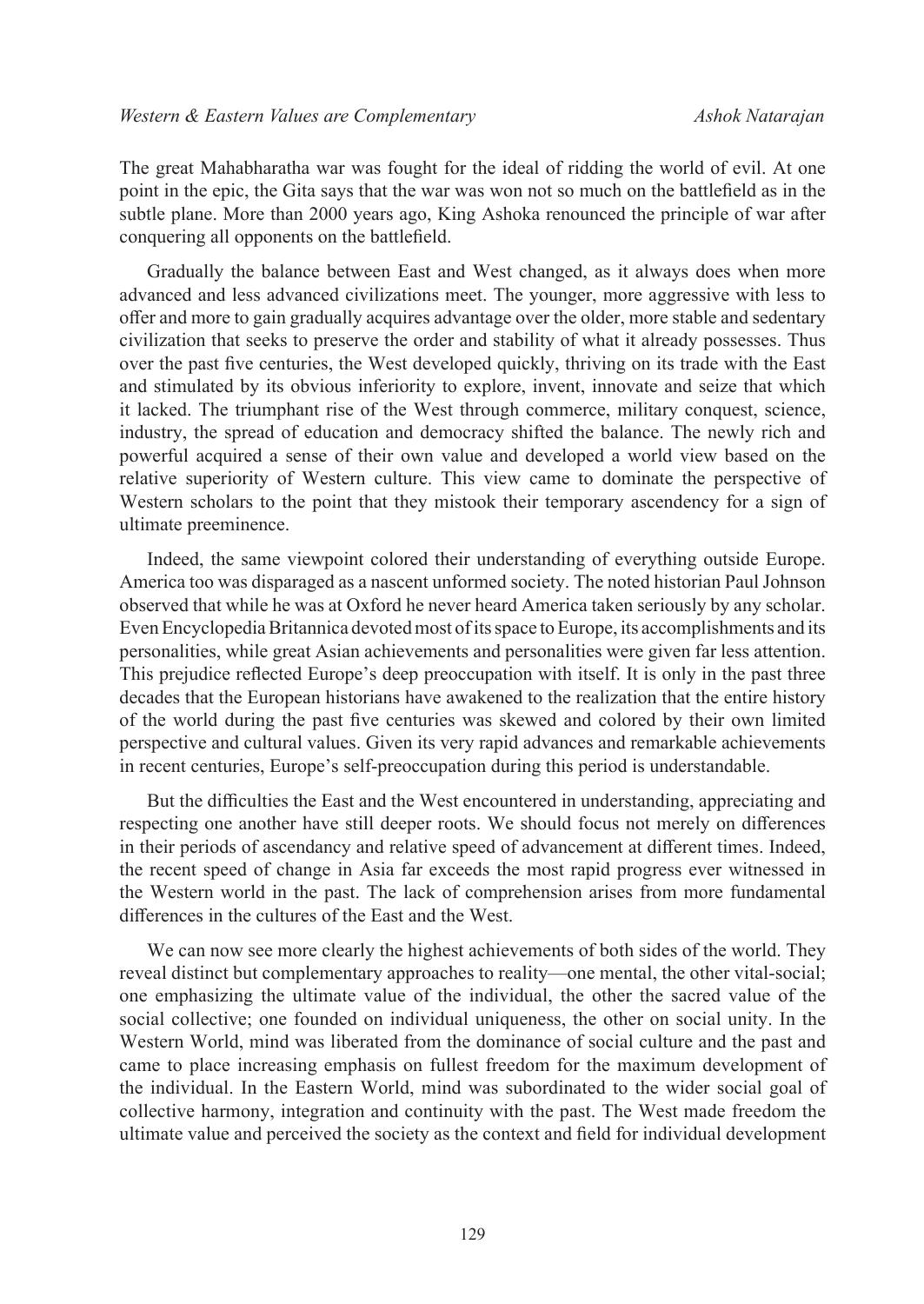and achievement. The East based itself on the value of social harmony and continuity based on a consciousness of the immense contribution of the collective to individual achievement.

*"When any truth or power is followed in the extreme, it inevitably turns into its very opposite."*

From the onset of the Renaissance, Reformation and Enlightenment in the West, the individual progressively emerged from subordination to the collective in politics, religion, economy and society. A culture of individualism gradually came to replace the culture of individuality affirmed by the ancient Greeks. The pursuit of self-interest replaced the loftier pursuit of Self-realization. In India, the ultimate freedom of the individual to pursue a unique spiritual quest was preserved in the spiritual institution of *sannyasa*, in which a mature man after fulfilling his obligations to family and society was entitled to abandon all social responsibility to pursue the ultimate freedom of the spirit. But as most of the Westerners tried to exercise their freedom within a narrow field of egoistic self-interest, all but the most extraordinary Asians adhered to the underlying spiritual values of society through subconscious subordination of the individual ego to the social collective.

Even today the adherence to spiritual values can be observed in the conscious subordination of youth to the guidance and direction of elders. In India, the ideal behind this attitude is the acceptance of the father as the spiritual guru, even if the elder is illiterate and uninformed. The scriptures call on Indian women to relate to their husbands as the representative of the Spirit in their lives. The word for husband in India is *Purusha*, which means the Self. In situations where the husband deserts his wife and runs away, the wife has the right to distance herself from him both emotionally and physically. It is very rare in such situations for a wife to maintain a deeper spiritual allegiance to her spouse. But there are known instances in which the ideal is still followed. Such subordination of the individual is frowned upon in the West. Even in modern educated India today it is rejected by most as old-fashioned superstition. Nevertheless, it is based on a knowledge that progress comes by accepting external challenges and changing one's own inner attitudes and surrendering egoistic preferences.

The attitude in the West appears to be quite the opposite, but it is based on a complementary principle. In Jane Austen's novel *Pride and Prejudice,* Mr. Bennet is portrayed as a typical English country gentleman. After his marriage, he finds that his wife is not amenable to reason. He seeks the peace and quiet of reading literature in the seclusion of his library. The family life goes on for another 25 years without any major incident. Then tragedy strikes and his youngest daughter elopes with a penniless adventurer named Wickham. This shocks Mr. Bennet and the scandal threatens to prevent the marriages of his four other daughters. Even then he does not turn to God or religion for solace. He relies solely on himself. He does not blame anyone else in the family for the tragedy, not even Wickham. He recognizes his own negligence in the way he had run the family and accepts full responsibility for the consequences. As a reward for his personal sincerity, the run-away girl is located and safely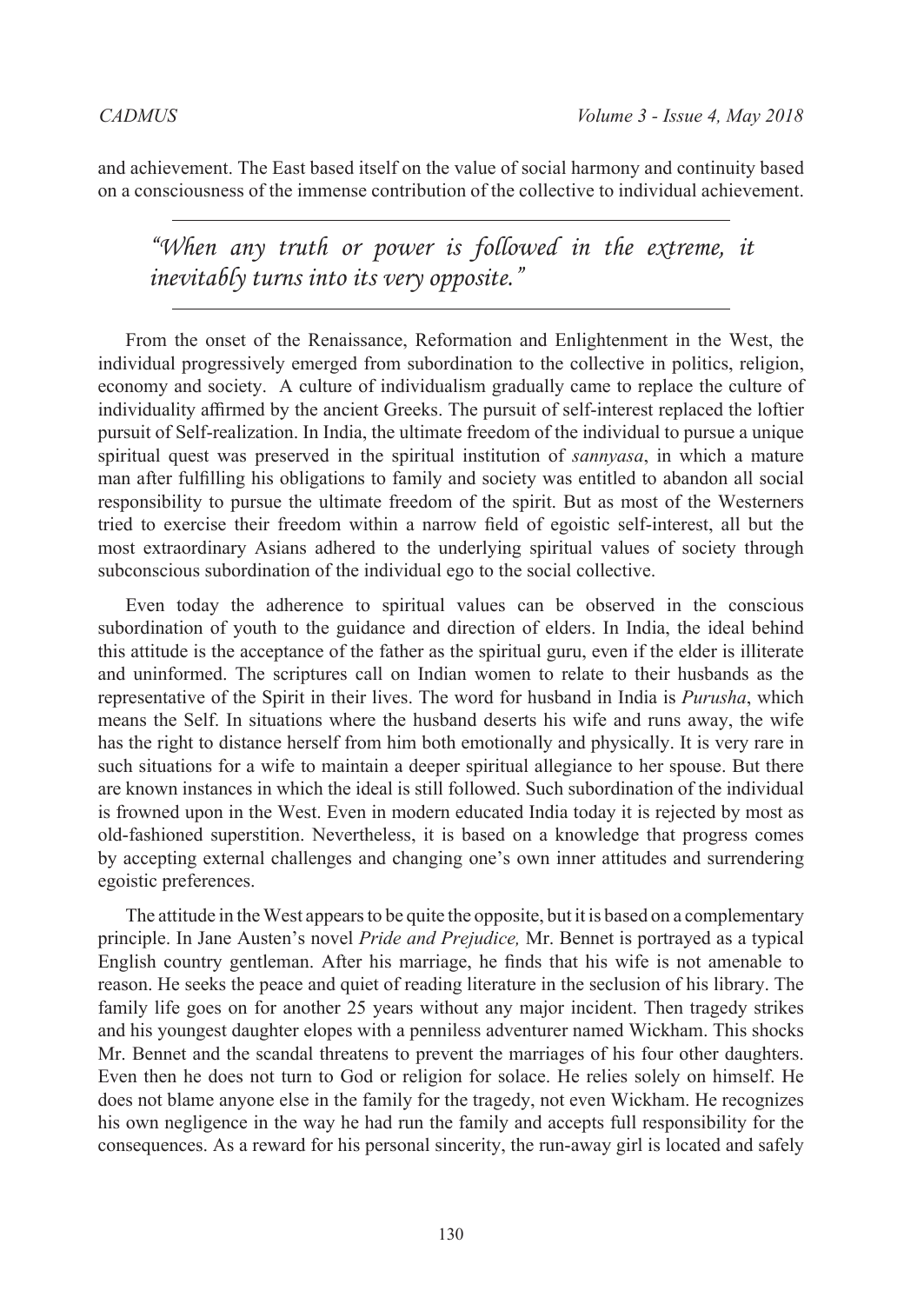married off to her lover. It is a reward for his self-reliance. Such self-reliance helped create a mental culture of individuality in the West. His good fortune does not stop there. His two eldest daughters are both married to wealthy men of a higher class. It is noteworthy that no one in the family takes recourse to prayer at the time of crisis. In a spiritual culture like India, most would instantly resort to prayer. But in both cases, the result is attained by a subordination of egoistic personality to a higher value, either individual or collective. In this sense, Western and Eastern cultures adopt complementary paths to perfection.

*"The process of organization has a tendency to limit and transfix that which it attempts to express."*

A mental culture prides itself on its intellectuality. That capacity helps to liberate mind from the limitations of superficial sense impressions. The achievements of the last few centuries have been primarily those of the intellect. But when any truth or power is followed in the extreme, it inevitably turns into its very opposite. Intellectual knowledge is always based on a set of explicit or implicit assumptions. There are always issues that fall outside the pale of assumptions. Often the limitation of initial premises is forgotten and a partial truth is applied outside its field of validity. The extreme doctrines of state communism and neoliberalism are examples of the excessive application of partial truths as if they were universally valid.

Rupert Sheldrake is a well-known English biologist who applied the scientific method to study phenomena outside the normal pale of biological research. The thousands of experimental results he studied led him to develop a controversial theory about the transmission of information based on a subtle knowledge about life known for millennia in Eastern culture. When *Nature* published an article challenging his theory and research findings, Sheldrake wrote to the editor presenting a detailed rebuttal of the objections. The editor dismissed his rebuttal without even reviewing the evidence because Sheldrake's research and conclusions lay outside the established boundaries of current scientific thinking. The editor's attitude is a typical consequence of intellectuality which mistakes a partial view for the whole reality. Intellectuality takes any issue and reduces it to abstract generalizations which omit vast amounts of relevant information in the quest for a unifying principle. But the process of accomplishment and the actions of great men such as Napoleon, Churchill and Caesar cannot be reduced simply to abstractions.

Traditional Eastern cultures exhibit a different type of limitation, by blindly subordinating ideas and experience to established wisdom and thereby reducing knowledge to superstitious beliefs. Ancient Greece laid the foundations for all the Knowledge the Western World has today. It was purely mental and did not extend to life or the higher realms above mind. It lacked the intuitive perception of ancient India and the pragmatism of modern Europe. As a result, the Golden Age of Greece survived for only a century. Greece's mental culture gave birth to the more pragmatic mentality of ancient Rome. Whereas the Greeks had applied mind to the realm of pure mental ideas—philosophy, mathematics and ethics—the Romans applied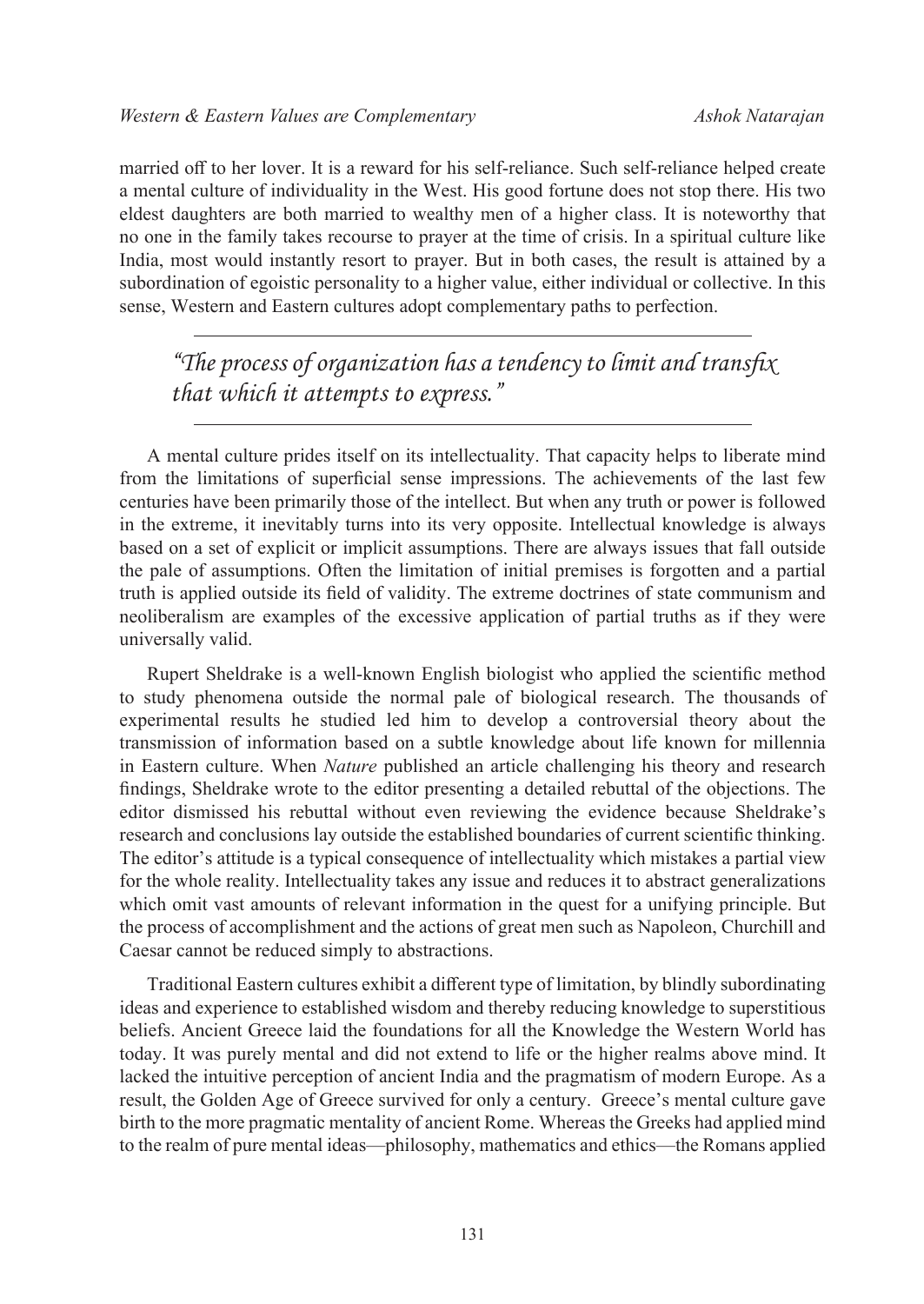mental principles to the field of social life. Discarding the social traditions of the past, they developed a civic and military culture based on law and mental principles of organization, laying the foundations for the rise of the Roman Empire, which lasted several centuries before its inevitable decline. Mind has the power to clarify the insights of spiritual intuition that inevitably manifest in social superstition. But, we see from this case that without the continuous inspiration of spiritual knowledge, mental knowledge inevitably degenerates into narrow rigid principles that suppress the vitality and complexity of life. Without that spiritual influence, mind cannot continue to grow.

*"The future evolution of humanity requires the integration and unification of multiple complementary perspectives to arrive at a whole which transcends the narrow boundaries of competing partial truths. Contradictions are complements."*

The Roman Empire declined as its physical expansion overstretched its financial resources and it lacked the subtle knowledge of the foundations of social existence. Rome ran out of money because it did not understand the principle of public debt. It did not realize that it could monetarize future tax revenues as England discovered 10 centuries later and employed as a resource to finance its expanding empire. The foundation of money is people, human relations and confidence in the social institutions. But at that time Money had not yet acquired its full symbolic power as representative of the financial power of the government and the nation. Without that support, the Roman Empire came to an end.

Spirituality in India rose high enough to empower individuals to attain spiritual liberation. Hundreds of spiritual seekers have successfully trod this path. Many more millions have adopted this as an ideal. Having this as the goal, the country tries to implement these spiritual values in the vital life of the nation, endowing the ancient society with enormous powers in every walk of life. Consciousness evolves by organization and organization evolves by giving constant expression to new and greater sources of inspiration. But by its very nature, the process of organization has a tendency to limit and transfix that which it attempts to express, so eventually the inspiration that gave rise to the organizational structure either dies out or has to seek new avenues for expression. The whole history of the world testifies to the need for perpetual renewal of decadent, ossified organizations. In India, the very vitality of its ancient social institutions became an obstacle to future progress. As elsewhere, intuitive wisdom became enshrined in doctrine. Living institutions ossified into rigidly fixed social structures such as the caste system in India, the feudal system of Europe and religious institutions in all countries. In the process, India lost her native vitality and creativity and became enslaved first to conventional tradition and later to foreign occupation. Any hope of regaining her past spiritual culture only became conceivable after India attained her independence.

There is a proper sequential order to the process of development. It appears that both the East and the West have strayed from that natural evolutionary sequence. The West was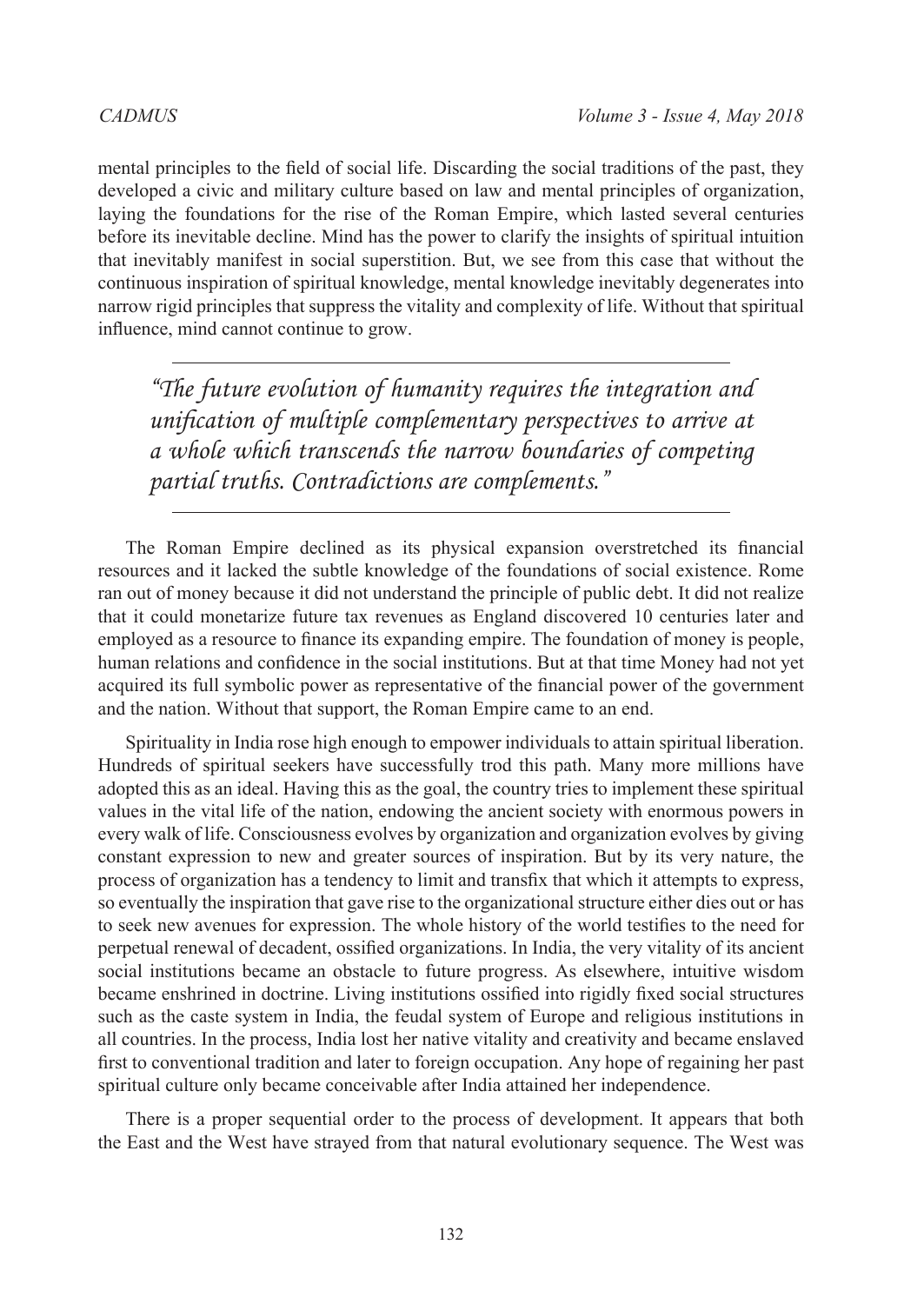preoccupied with the quest for spiritual salvation during the Middle Ages. The economic revolution that gave rise to the Renaissance soon subordinated this quest for the pursuit of material prosperity. Spirituality became ossified in the form of organized religion. Until the end of World War II, church attendance in the West was very high. The arrival of prosperity, democracy, education and free thinking diminished the influence of the church. In recent times a scarcity of priests in the West has led to large scale import of clergymen from India and other Asian countries.

As the Age of Imperialism thrived before its brief period of ascendancy and rapid decline, the age of scientific materialism is now reaching the limitations of a purely physical understanding of reality. The global challenges confronting humanity today—political, economic, social, cultural and ecological—are all a direct consequence of that limiting premise. They compel us to challenge the validity of a dominant world view reaching the end of its utility. Ultimately, knowledge is not the sole possession of any country or culture. It is both wider and deeper than any one perspective can fully realize. The future evolution of humanity requires the integration and unification of multiple complementary perspectives to arrive at a whole which transcends the narrow boundaries of competing partial truths. Contradictions are complements.

In Europe, the development of mental culture was spearheaded by the aristocracy. The English parliament was for long populated solely by members of the aristocracy. Many were men of notable character and capable of selfless service. In those days, members of the Parliament, other than cabinet ministers, were not paid. Only those with property could afford to serve. The upper classes enjoyed the incomes from vast landed properties inherited over time. These properties were taken care of by tenants who also doubled as soldiers during times of war. This arrangement effectively meant that real power remained with aristocracy. The English who came to India were surprised beyond measure by the profusion of castes in the country. They valued aristocratic blood as much as the Indians valued caste purity. Aristocrats retained their relevance so long as they retained their character supported by extensive income. Even impoverished aristocrats usually retained something of that nobility of character.

But the decline in the status and wealth of aristocracy eventually brought with it a decline in the values on which it had earlier risen and been sustained. Even where wealth was retained, character gradually declined with the intermixture of the classes and the lure of new sources of wealth. Like organization, character and culture need to be continuously replenished by springs of deeper energies in order to sustain high values. Anthony Trollope's novel *Dr. Thorne* depicts the immense power of high values amidst the declining culture of 19<sup>th</sup> century England. Dr. Thorne is the descendant of one line of an 800-year-old family which gradually loses its property and wealth. Impoverished after the death of their clergyman father, Dr. Thorne still retains the high character of his aristocratic class. His younger brother, Henry, however, displays all the weaknesses in character of a people and class in decline. Henry is killed by a stonemason named Roger after he seduces Roger's beautiful and virtuous sister Mary, offering false promises of love and marriage. Henry's older brother Thomas learns the